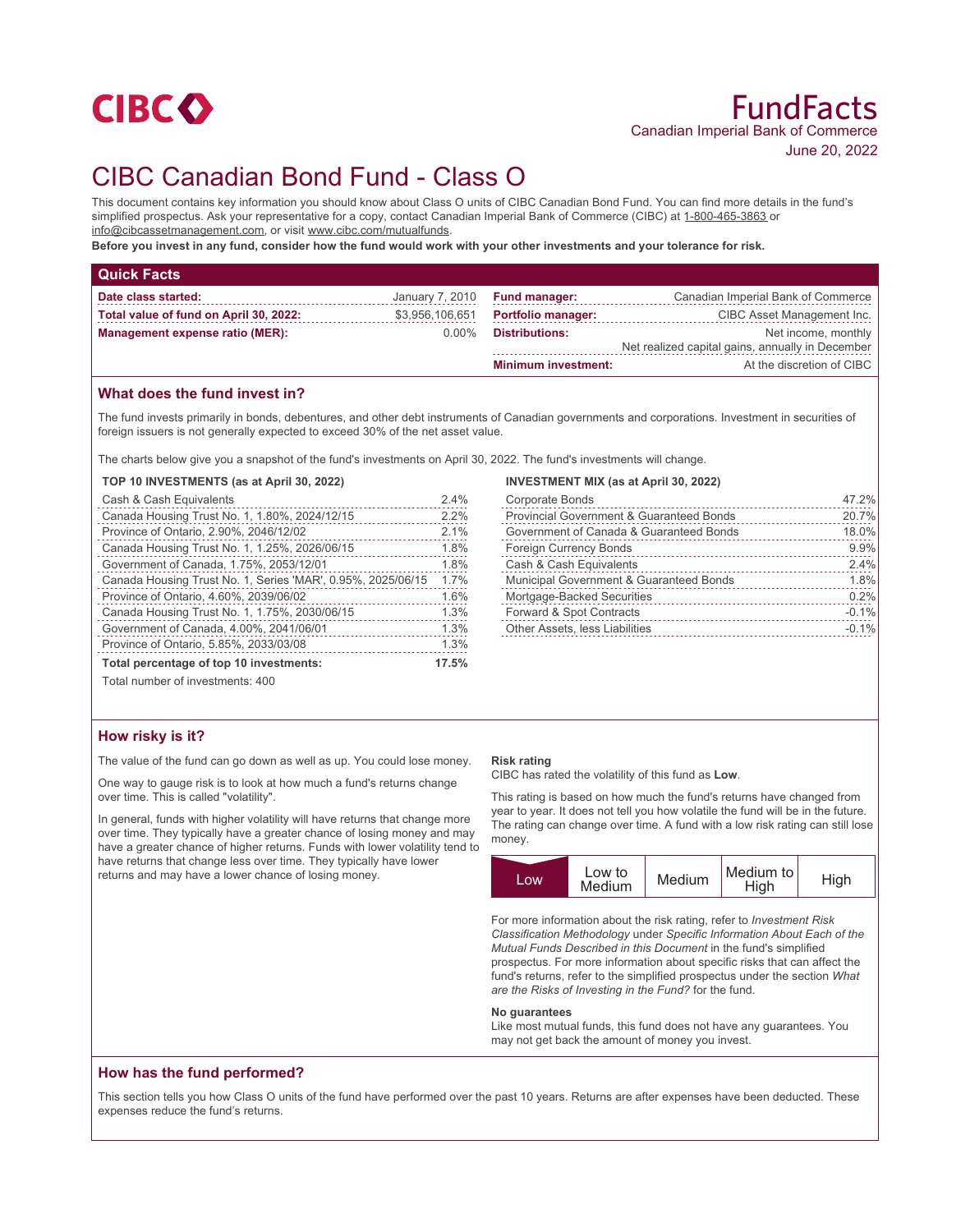## **FundFacts**

#### **YEAR-BY-YEAR RETURNS**

This chart shows how Class O units of the fund performed in each of the past 10 calendar years. Class O units dropped in value in 2 of the 10 years. The range of returns and change from year to year can help you assess how risky the fund has been in the past. It does not tell you how the fund will perform in the future.



#### **BEST AND WORST 3-MONTH RETURNS**

This table shows the best and worst returns for Class O units of the fund in a 3-month period over the past 10 calendar years. The best and worst 3-month returns could be higher or lower in the future. Consider how much of a loss you could afford to take in a short period of time.

|                     | <b>Return</b> | 3 months ending | If you invested \$1,000 at the beginning of the period |
|---------------------|---------------|-----------------|--------------------------------------------------------|
| <b>Best return</b>  | $6.8\%$       | June 30, 2020   | Your investment would rise to \$1,068                  |
| <b>Worst return</b> | -5.0%         | March 31, 2021  | Your investment would drop to \$950                    |

#### **AVERAGE RETURN**

The annual compounded return of Class O units of the fund was 2.9% over the past 10 years. If you had invested \$1,000 in the fund 10 years ago, your investment would be worth \$1,330 as at April 30, 2022.

| Who is this fund for?                                                                                                                                                                                   | A word about tax                                                                                                                                                                                                                                                                                     |
|---------------------------------------------------------------------------------------------------------------------------------------------------------------------------------------------------------|------------------------------------------------------------------------------------------------------------------------------------------------------------------------------------------------------------------------------------------------------------------------------------------------------|
| Investors who:<br>• are seeking higher returns than those available on money market<br>instruments and are willing to accept some additional risk; and<br>• are investing for the short to medium term. | In general, you will have to pay income tax on any money you make on a<br>fund. How much you pay depends on the tax laws where you live and<br>whether or not you hold the fund in a registered plan such as a<br>Registered Retirement Savings Plan (RRSP) or a Tax-Free Savings<br>Account (TFSA). |
|                                                                                                                                                                                                         | Keep in mind that if you hold your fund in a non-registered plan, fund<br>distributions are included in your taxable income, whether you receive<br>them in cash or have them reinvested.                                                                                                            |

## **How much does it cost?**

The following tables show the fees and expenses you could pay to buy, own, and sell Class O units of the fund. The fees and expenses - including any commissions - can vary among classes of a fund and among funds. Higher commissions can influence representatives to recommend one investment over another. Ask about other funds and investments that may be suitable for you at a lower cost.

#### **1. SALES CHARGES**

There are no sales charges payable when you buy, switch, or sell Class O units of the fund.

#### **2. FUND EXPENSES**

You don't pay these expenses directly. They affect you because they reduce the fund's returns.

As at December 31, 2021, the expenses for Class O units of the fund were 0.00% of its value. This equals \$0.00 for every \$1,000 invested.

|                                                                                                                                                       | Annual rate<br>(as a % of the fund's value) |
|-------------------------------------------------------------------------------------------------------------------------------------------------------|---------------------------------------------|
| Management expense ratio (MER)<br>This is the total of the fund's operating expenses for Class O units of the fund. No management fees are charged in |                                             |
| respect of Class O units. CIBC waived or absorbed Class O unit specific expenses.                                                                     | $0.00\%$                                    |
| Trading expense ratio (TER)                                                                                                                           |                                             |
| These are the fund's trading costs.                                                                                                                   | $0.00\%$                                    |
| <b>Fund expenses</b>                                                                                                                                  | $0.00\%$                                    |
|                                                                                                                                                       |                                             |